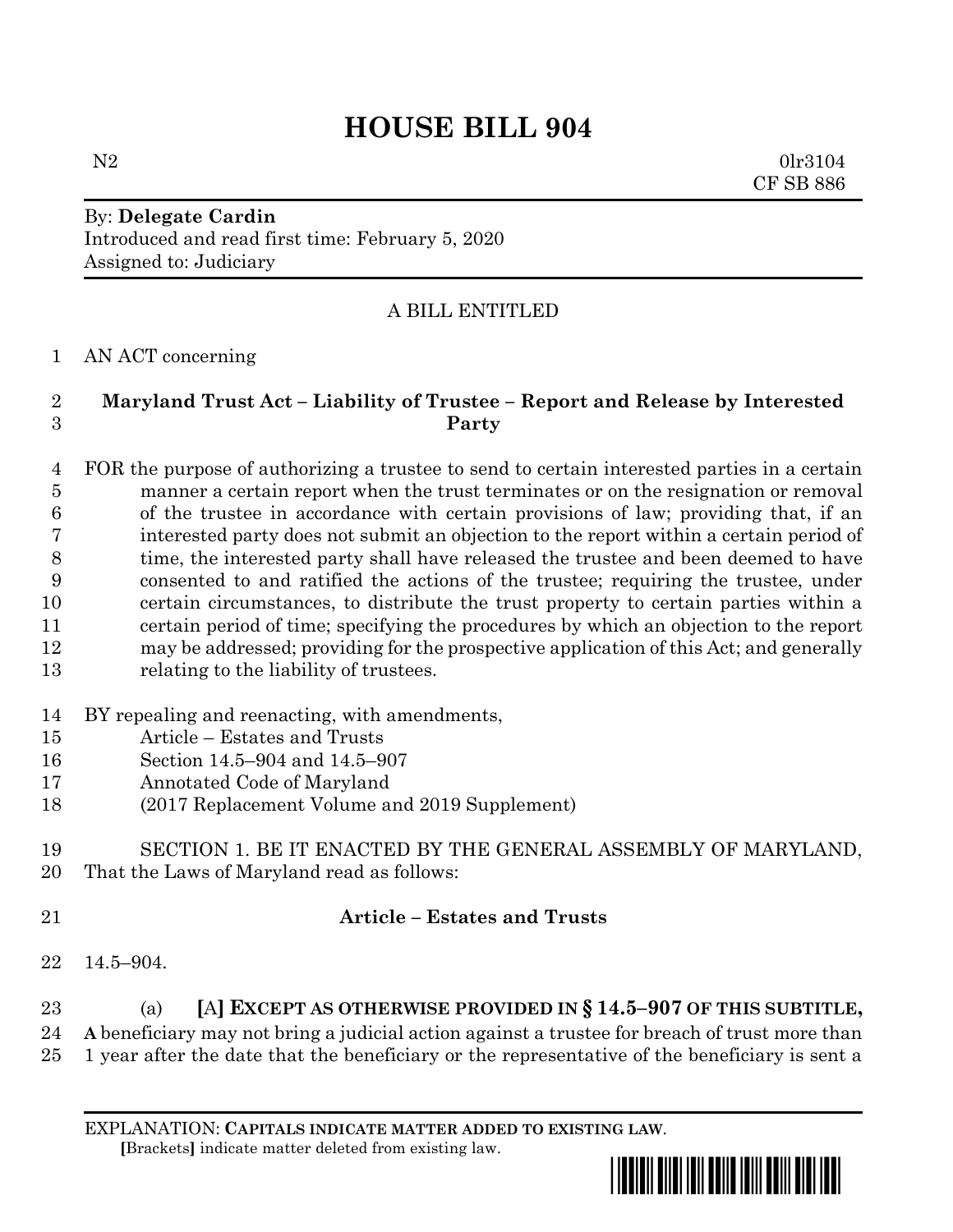#### **HOUSE BILL 904**

 report that adequately discloses the existence of a potential claim for breach of trust and informs the beneficiary or the representative of the beneficiary of the time allowed for bringing a judicial action.

 (b) A report adequately discloses the existence of a potential claim for breach of trust if the report provides sufficient information so that the beneficiary or representative knows of the potential claim or should have inquired into the existence of the claim.

 (c) This section does not limit the time for bringing an action against a trustee for breach of trust committed in bad faith or with reckless indifference to the purposes of the trust or the interests of the beneficiaries.

14.5–907.

# **(A) IN THIS SECTION, "INTERESTED PARTY" MEANS A BENEFICIARY, REPRESENTATIVE OF A BENEFICIARY, CO–TRUSTEE, SUCCESSOR TRUSTEE, OR ANY OTHER PERSON HAVING AN INTEREST IN OR AUTHORITY OVER A TRUST.**

 **(B)** A trustee is not liable to a beneficiary for breach of trust if the beneficiary consented to the conduct constituting the breach, released the trustee from liability for the breach, or ratified the transaction constituting the breach, unless:

 (1) The consent, release, or ratification of the beneficiary was induced by improper conduct of the trustee; or

 (2) At the time of the consent, release, or ratification, the beneficiary did not know of the rights of the beneficiary or of the material facts relating to the breach.

 **(C) WHEN A TRUST TERMINATES UNDER THE TERMS OF THE TRUST OR ON THE REMOVAL OR RESIGNATION OF A TRUSTEE IN ACCORDANCE WITH SUBTITLE 7 OF THIS TITLE, THE TRUSTEE MAY SEND TO EACH INTERESTED PARTY, BY FIRST–CLASS, CERTIFIED MAIL, A REPORT THAT:**

 **(1) INFORMS THE INTERESTED PARTY THAT THE TRUST IS TERMINATING OR THAT THE TRUSTEE HAS RESIGNED OR HAS BEEN REMOVED;**

**(2) PROVIDES THE INTERESTED PARTY:**

 **(I) AN ACCOUNTING OF THE TRUST, SUCH AS ACCOUNT STATEMENTS, FOR THE IMMEDIATELY PRECEDING 5 YEARS;**

 **(II) AN ESTIMATE OF ANY TRUST PROPERTY OR INTERESTS REASONABLY ANTICIPATED BUT NOT YET RECEIVED OR DISBURSED; AND**

- 
- **(III) THE AMOUNT OF ANY FEES, INCLUDING TRUSTEE FEES,**